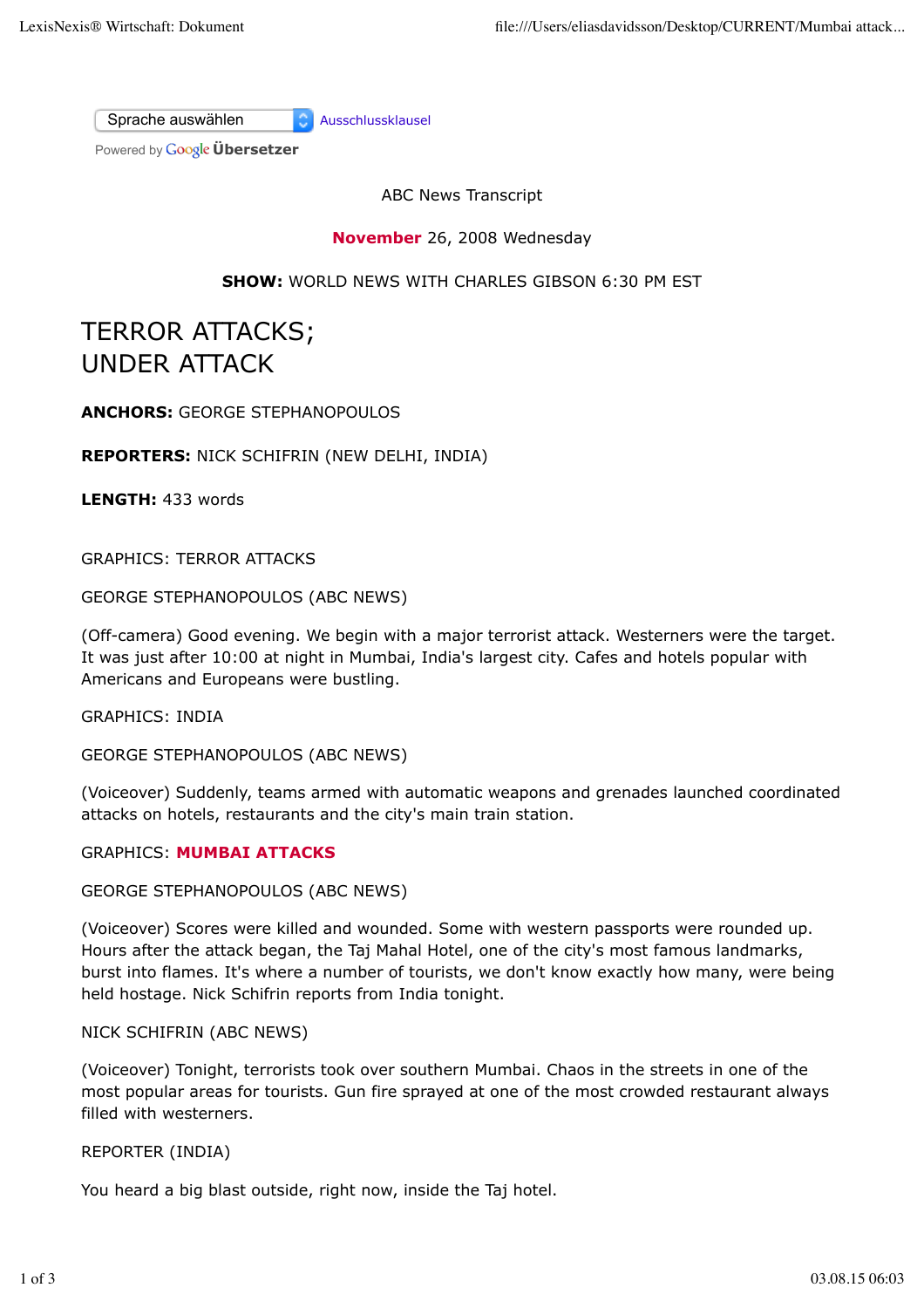## NICK SCHIFRIN (ABC NEWS)

(Voiceover) And a bold assault with guns and grenades on the Taj Mahal Hotel, one of the county's most famous landmarks. Outside, the 565-room hotel, spectators ducked for cover. Some were shot, as casualties were brought out on makeshift stretchers. Inside, the attackers looked for westerners.

## PEDESTRIAN (MUMBAI)

There was a lot of smoke and they - I guess there were bombs of some sort, yeah.

REPORTER (INDIA)

What were they saying? They demanded something?

PEDESTRIAN (MUMBAI)

They wanted to, they wanted anyone with British or American passports. Saying anyone who had a British or American passport, they wanted to know.

GRAPHICS: INDIA

NICK SCHIFRIN (ABC NEWS)

(Voiceover) In all, at least seven attacks across a three square mile area, one of the wealthiest parts of Mumbai, almost all attacks in places where westerners and the wealthy tend to visit. One explosion took place miles away near the airport. When the attack took place, this man says, the whole building shook. Tonight, as the Taj Mahal Hotel burned, army commanders were brought in to secure it. Rescue teams managed to free some of the hostages. Police released a photo of one suspected attacker. And a group calling itself the Deccan Mujahadin said it carried out the killings. Mumbai has been attacked before, but westerners have never been targeted in this way on this large a scale. Nick Schifrin, ABC News, New Delhi.

**LOAD-DATE:** November 27, 2008

**LANGUAGE:** ENGLISH

**PUBLICATION-TYPE:** Transcript

|                  |                                        | Copyright 2008 American Broadcasting Companies, Inc.<br>All Rights Reserved |           |
|------------------|----------------------------------------|-----------------------------------------------------------------------------|-----------|
|                  | Suchbegriffe [(mumbai attacks)] (1713) |                                                                             |           |
|                  | Quelle <b>G</b> [ABC News Transcripts] |                                                                             |           |
| Anzeige Volltext |                                        |                                                                             |           |
|                  | Sortierung Älteste zuerst              |                                                                             |           |
|                  | Datum/Zeit 13 Mai 2013 18:17:55        |                                                                             |           |
|                  |                                        | 1 von 1713 $\boxed{2}$<br>K.                                                | Nach oben |